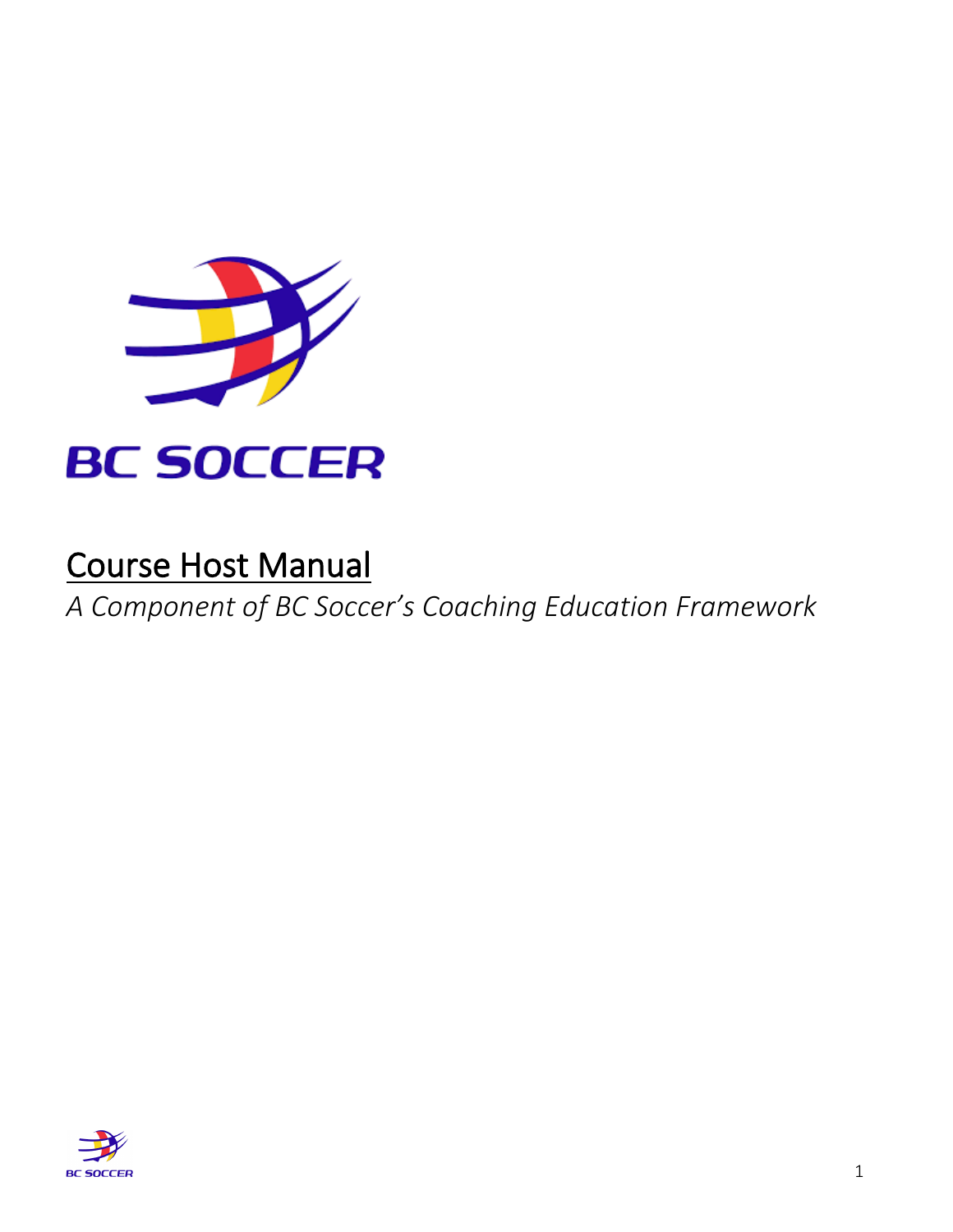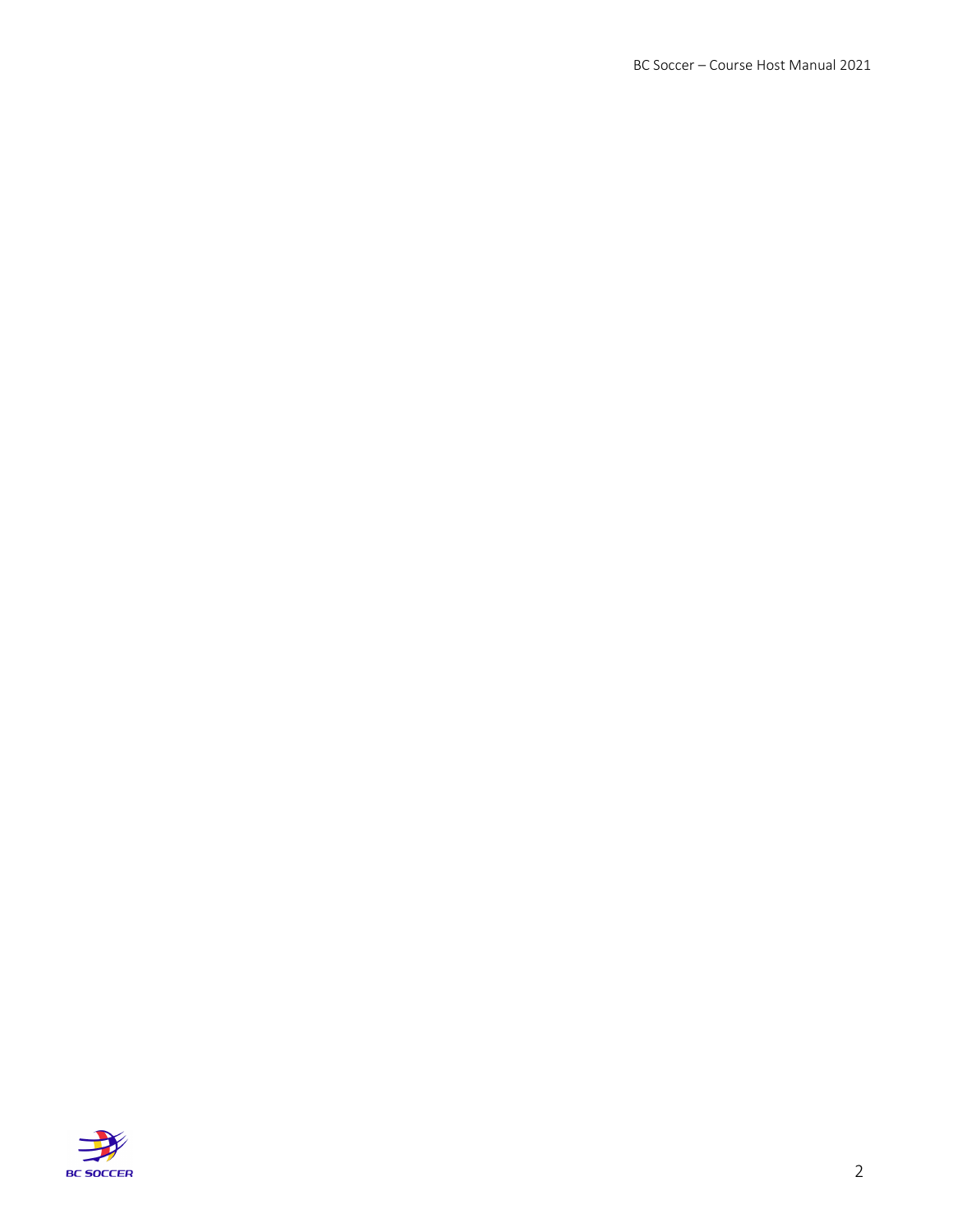# **Contents**

# 1. Introduction

- a. Background
- b. Purpose
- c. Overview
- 2. Host Request Process
	- a. Workshop Requirements
	- b. Flat Fee Model
	- c. Administration Options
	- d. Terms and Conditions
- 3. References
	- a. Researched Articles
- 4. Appendix
	- a. Community Types
	- b. Field Requirements
	- c. 'Need to Know' Checklist!

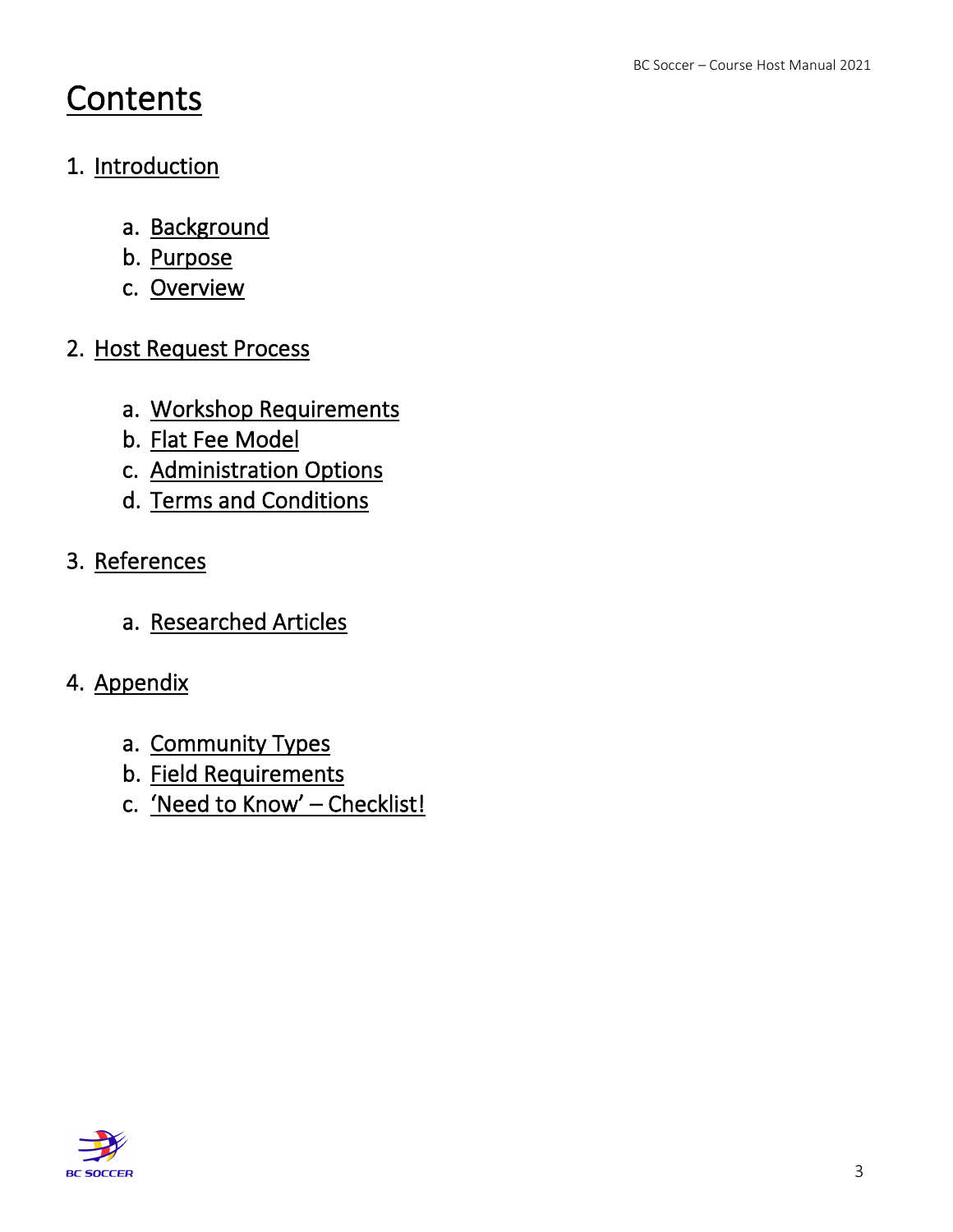# 1. Introduction

# a. Background

Coaching Development and providing educational opportunities for coaches is a major priority for BC Soccer. Having coaches complete the appropriate age specific coaching course is imperative for the development of youth players in British Columbia at all levels of play. The [Canada Soccer Grassroots Coach Education](https://www.canadasoccer.com/coach/coach-education-and-certification/grassroots-coach-education-program/) coaching courses delivered by BC Soccer through its member organizations, provides coaches with the appropriate tools and resources to help develop players and manage their teams. The course curriculum encourages coaches to gain a greater insight into understanding the game of soccer while creating a positive and safe soccer environment for all.

# b. Purpose

Coach education is more accessible now that we have moved to a blended learning format allowing coaches to complete the theoretical part of the course online (Part 1) and the on-field component (Part 2) by attending an in person practical workshop. Canada Soccer has launched an online learning management system to lower the barrier to access for grassroots volunteer, parent, and guardian coaches [\(see article\)](https://www.canadasoccer.com/news/canada-soccer-launches-online-grassroots-coach-education-program/). The new coach education platform allows coaches anywhere to complete the theory component of the Active Start, Fundamentals, Learn to Train and Soccer for Life courses online. In addition, a new core component of the program is called Coaching Soccer in Canada which has been added to the newly dubbed Canada Soccer Grassroots Coach Education Program.

# c. Overview

With the blended format in place, BC Soccer is only responsible for the management and delivery of the on-field practical workshop (Part 2). Member Organizations and Affiliate Clubs can request to host the following workshops by logging in to their host account at [www.coachcentre.ca](http://www.coachcentre.ca/) or by requesting to set up an account. When requesting a workshop, hosts will no longer have to book classroom time and the on-field component hours have also been significantly reduced. To choose which course is right for you, please refer to the Canada Soccer Grassroots Coach Education Program course descriptions [here.](https://www.canadasoccer.com/coach/coach-education-and-certification/grassroots-coach-education-program/) The On-field practical workshop hours are as follows:

- Active Start (2 hours)
- Fundamentals (3 hours)
- Learn to Train (4 hours)
- Soccer for Life (4 hours)



Registration policies of Canada Soccer, Coaching Association of Canada and BC Soccer are as follows:

Pre-requisite: All coaches must first register and complete the Online Theory (Part 1) as a pre-requisite prior to registering for the On-Field Practical Workshop (Part 2). For more information click [here.](https://bcsoccer.net/register-for-a-course)

Liability waiver: All coaches must be registered in BC Soccer's course management system called [www.coachcentre.ca](http://www.coachcentre.ca/) before being allowed to participate in an on-field practical workshop hosted by an organization. Coaches are required to first acknowledge the online Liability Waiver form.

Restrictions: If coaches show up on the day, they must be directed to register through [www.coachcentre.ca](http://www.coachcentre.ca/) (ie. on their cell phone, laptop, etc.) or they must not be allowed to participate in the workshop due to not acknowledging the online Liability Waiver form. The minimum age to register is 16 years old. Hosts and Learning Facilitators must not allow anyone under this age to participate in a workshop as a coach due to liability reasons. No exceptions!

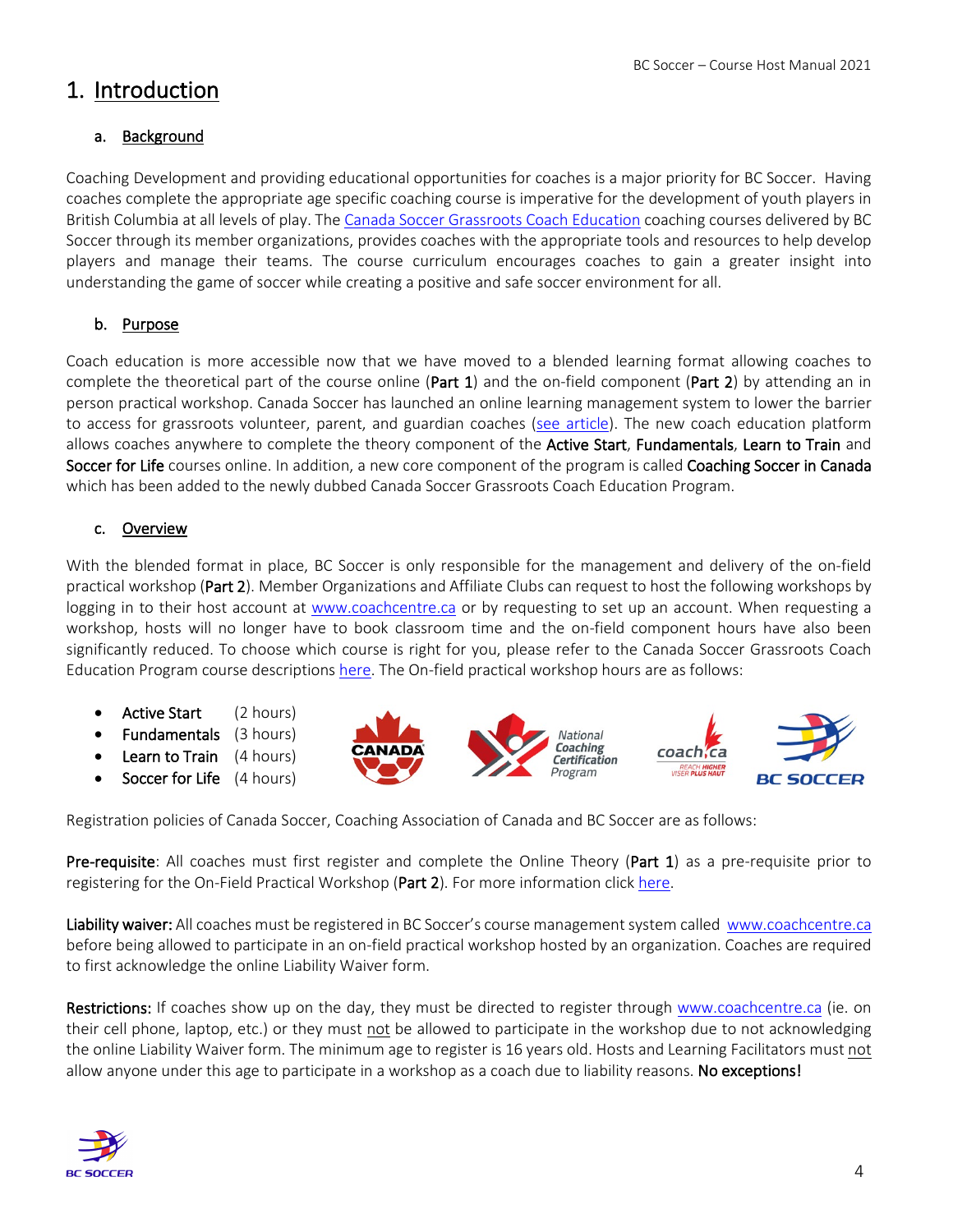# 2. Host Request Process

### a. Workshop Requirements

BC Soccer is pleased to offer Member Organizations and Affiliate Clubs the opportunity to ensure that their coaches can receive the age-appropriate soccer training within the Canada Soccer Grassroots Education Program pathway. Clubs can do this by hosting on-field practical workshops based on the following requirements:

- Complete the request 60 days advance notice to the workshop delivery date by completing the request process through the BC Soccer course management system called [www.coachcentre.ca.](http://www.coachcentre.ca/)
- You must coordinate with and confirm your 'In-Club' Learning Facilitator's availability prior to submitting your request and add their name in order to get it approved and be open for registration to coaches.
- If you don't currently have an 'In-Club' trained Learning Facilitator, BC Soccer will do its best to ask for another club's Learning Facilitator to provide this service for you, but we cannot guarantee their availability.

NOTE: Therefore, we strongly encourage you to designate someone to become trained by BC Soccer as soon as possible so you can be enabled to deliver coach education according to the demands of your club. For more information, please see the Learning Facilitator Program application process by clicking [here.](https://bcsoccer.net/learning-facilitator-program)

- When you request your course, the system will give you the option to choose as 'private' course which allows you to create a unique **code** that you can distribute to coaches so they can register.
- Minimum registration numbers will be required 1 week prior to the workshop start date or it will be automatically be cancelled. In special circumstances, such as, geographically challenged locations and clubs with a small coaching inventory, we will work with you on a case-by-case basis to try and find a solution.
- Upon conclusion of the workshop, the Learning Facilitator is responsible for marking the attendance in the system to confirm the class list so we can issue certification status to your coaches.
- An invoice will be sent to your club based on the BC Soccer flat fee model for the workshop you hosted.

## b. Flat Fee Model

With this blended learning format approach, BC Soccer and hosts are only responsible for delivering the on-field practical workshop. BC Soccer recognizes the diverse needs of organizations and has categorized its Member Districts into two community types called Standard and Remote based on player registration, geographical location, etc. Therefore, all affiliate clubs that fall under the respective District Association are considered as that soccer community type category. After the conclusion of a course, the host organization will be invoiced the respective flat fee based on their category designation (see Appendix A).

| <b>WORKSHOPS</b>  | <b>Active Start</b> |                 | <b>Fundamentals</b> |                 |        |          | Soccer for Life' |          |
|-------------------|---------------------|-----------------|---------------------|-----------------|--------|----------|------------------|----------|
| <b>CATEGORIES</b> | Remote              | <b>Standard</b> | Remote              | <b>Standard</b> | Remote | Standard | Remote           | Standard |
| <b>FLAT FEE</b>   | \$0                 | \$0             | \$210               | \$315           | \$380  | \$580    | \$760            | \$1.155  |

The fee remains the same whether you have 12 registered coaches (minimum) or up to 22 coaches (maximum) per workshop. BC Soccer may allow workshops to exceed the maximum registration amount and in such a case, the club will be invoiced the flat fee + a per coach fee according to the BC Soccer per participant fee schedule. Clubs ultimately benefit financially from having more coaches registered to get a greater '*bang for your buck'* as they say.

| <b>WORKSHOPS</b>     | <b>Active Start</b> | Fundamentals. |      | Soccer for Life |
|----------------------|---------------------|---------------|------|-----------------|
| <b>PER COACH FEE</b> | 0د                  | \$20          | \$35 | <b>S70</b>      |

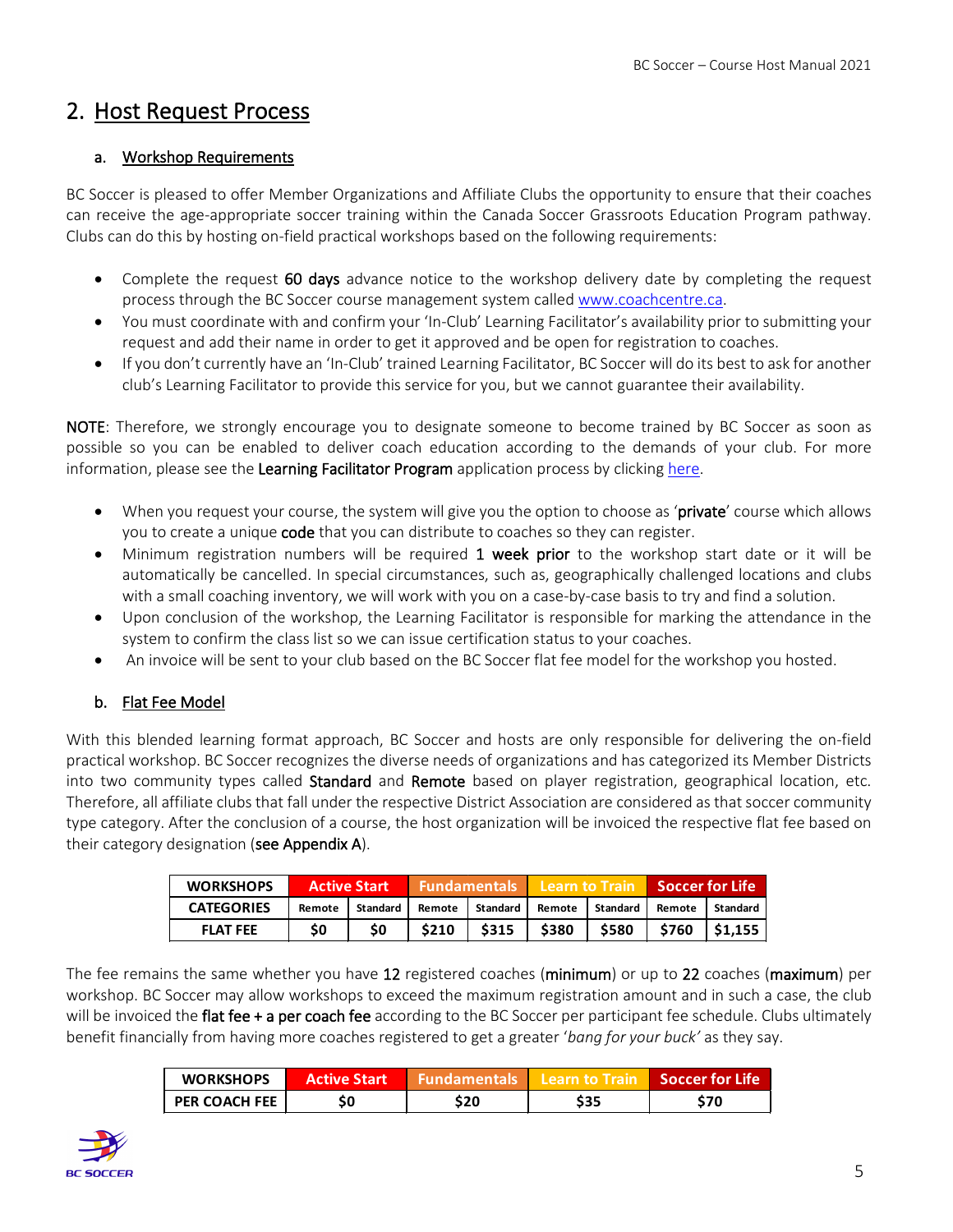#### c. Administration Options

In principle, each organization should host workshops for their own coaches while offering the opportunity to neighbouring organizations and their coaches to become trained. Each club host should consider themselves as an inclusive and integral hub for coach education providing a service for all coaches in a collaborative effort with other organizations.

The benefits to this approach, primarily helps hosts increase their registration number to avoid a cancellation in the case you are not able to meet the minimum registration amount 1 week prior to the workshop start date. On the other hand, it is understandable that clubs may not want to pay for coaches outside of their organization and only cover the costs for coaches they want to support. Therefore, BC Soccer has determined a per coach fee schedule to allow hosts to charge coaches if they choose to do so, although this is rare. If hosts decide to take this approach however, they would only be able to charge up to the BC Soccer new per coach fee as stated below in the chart. Hosts who do not abide by this and over charge coaches, will face disciplinary action.

Here are some options how you could approach administering your workshops from a financial perspective. Remember that when you set up your workshop in the system, you have control over who registers because you are the one who will share the 'private' code you set up in the system with whoever you wish.

#### What if my club wants to pay for ALL my coaches AND any coach who is not part of my club so I can ensure that we meet the minimum registration numbers?

*Send the private code to all your selected coaches via email and/or post the code on your website to welcome all coaches to register. Alternatively, to have more control, you could post a message on your website informing coaches to contact you (the host) for a code. This way you can monitor the registration numbers and accept or decline coaches who are not part of your club. By looking at your 'class list' in Coach Centre, you can decide based on how many of your coaches have shown interest to register. BC Soccer will invoice your club for the flat fee to reconcile the workshop once it has concluded.*

#### What if my club wants to pay for ALL my coaches but NOT pay for any other coach who is not part of my club?

*Send the private code to all your selected coaches via email and post a message on your website to contact the host for a code if you are not part of the club. You can state that non-club coaches are welcome but a per coach fee is required and made payable directly to the club based on the BC Soccer per participant fee schedule. You will need to set up a system to collect the fee (ie. credit card, cheque or cash option). Please note, Learning Facilitators (even if they are also designated as a host for your club) are prohibited to collect money on the day of the workshop, so we highly recommend that you set up an online payment method to ensure that you collect your fees and not contravene BC Soccer policy. BC Soccer will invoice your club for the flat fee to reconcile the workshop once it has concluded and will not ask to be reimbursed for any per participant fees you may have collected.*

#### What if my club does NOT want to pay for ANY coaches whether they are from our club or not?

*This is extremely rare and not in line with the flat fee model philosophy of supporting volunteer coaches to take their coach education seriously. You may find resistance from these coaches who volunteer their time and may not want to commit to an extra financial burden on top of that. Nevertheless, you could post a message on your website to contact the host for a code and a fee made payable directly to the club based on the BC Soccer per participant fee schedule. You will need to set up a system to collect the fee (ie. credit card, cheque or cash option). Please note, Learning Facilitators (even if they are also designated as a host for your club) are prohibited to collect money on the day of the workshop, so we highly recommend that you set up an online payment method to ensure that you collect your fees and not contravene BC Soccer policy. BC Soccer will invoice your club for the flat fee to reconcile the workshop once it has concluded and will not ask to be reimbursed for any per participant fees you may have collected.*

| <b>WORKSHOPS</b>     | <b>Active Start</b> | Fundamentals |      | Soccer for Life |
|----------------------|---------------------|--------------|------|-----------------|
| <b>PER COACH FEE</b> |                     | \$20         | \$35 | <b>\$70</b>     |

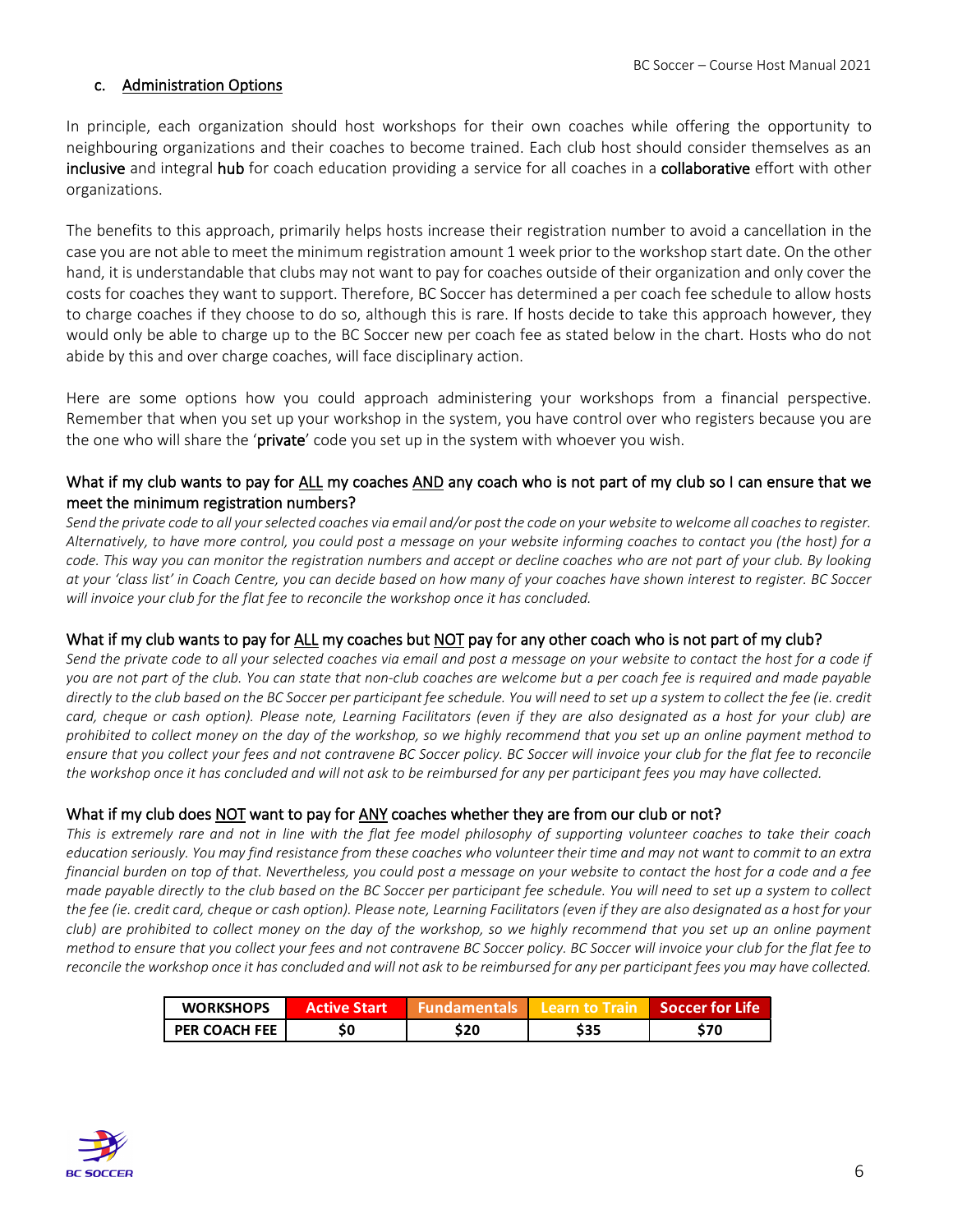### d. Terms and Conditions

BC Soccer is committed to create an optimal learning environment for all coaches who register for an on-field practical workshop delivered by our team of Learning Facilitators and coordinated by club hosts. As a club host, you are responsible for ensuring that your club can provide the required on-field practical workshop needs, ie. field and the equipment needed (see Appendix B).

A positive environment is also dependant on ensuring that an optimal number of coaches attend each workshop so we can effectively facilitate the curriculum. Our Learning Facilitators are trained to deliver the content in a variety of engaging ways through demonstrations, coach practice opportunities and group engagement debriefing methods. The more coaches that attend, the more experiences are shared amongst the participants and improved learning can take place. Coaches who are able to participate in light physical soccer activity are required to take part as 'players' in the session to maximize learning and experience what their own players will feel, see and hear form the examples presented to them.

BC Soccer encourages hosts to promote registration to as many coaches as possible to meet the 'optimal' levels of coach attendance and can also do this by welcoming coach registrations from neighbouring club coaches as well.



| <b>Status</b> | <b>Registrations</b>   | <b>Comments &amp; Host Requirements</b>                                                                                           | <b>BC Soccer Action</b> |  |
|---------------|------------------------|-----------------------------------------------------------------------------------------------------------------------------------|-------------------------|--|
| Optimal       | Min 15 coaches         | The minimum number of coaches that<br>allows for effective on-field delivery is 12                                                |                         |  |
| Acceptable    | Min 12 coaches         | (although more is always better). This is<br>achieved by using the coach participants as<br>'players' during the session.         | Course<br>Approved      |  |
| Not Ideal*    | Min 6 coaches          | With less than 12 coaches available, course<br>hosts need to provide a group(s) of<br>'players' from their club for the sessions. |                         |  |
| Not Possible  | Less than 6<br>coaches | With less than six coaches, it is simply a<br>sub-standard learning & teaching<br>environment, so we have set this limit.         | Course<br>Cancelled     |  |

BC Soccer monitors the registration levels as we get closer to the workshop date. At the 7-day mark prior to the workshop start date, we will cancel it automatically if it does not meet the minimum number of 12 coaches registered. Therefore, it is the club hosts responsibility to communicate to its coaches to register in time to avoid cancellations.

*\*In special circumstances,such as, geographically challenged locations and clubs with a small coaching inventory which may only apply to* Remote *community types, we will work with you on a case-by-case basis to try and find a solution to a* Not Ideal\* *situation. In such cases, the club will be required to provide a group(s) of 'players' (registered players from your club only) that would help meet the requirements to deliver the session effectively to the coaches.* 

*Please note that BC Soccer will still invoice your club for the* full *flat fee to reconcile the workshop once it has concluded despite the reduced number of coaches registered.*

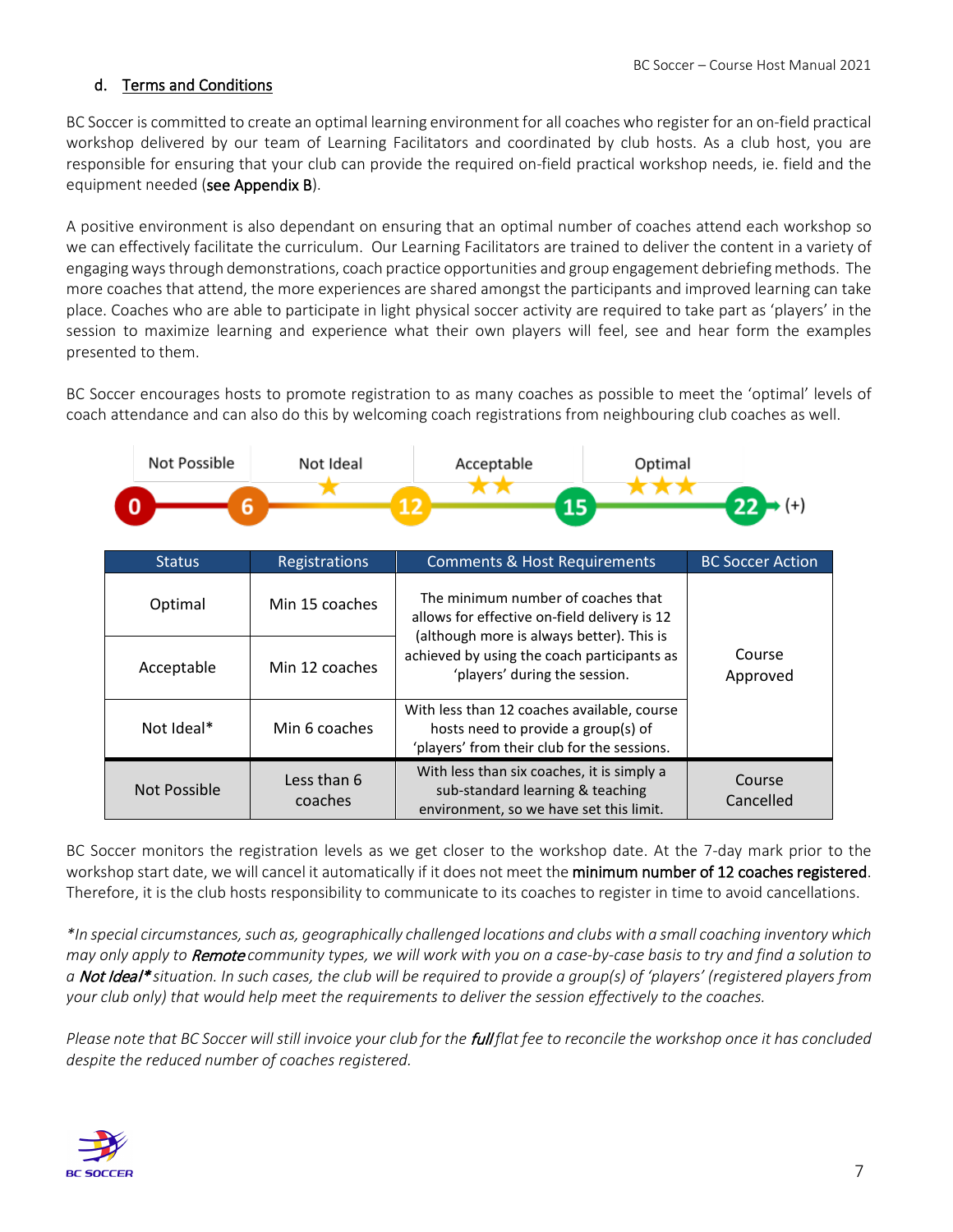# 3. References

# a. Coaching Development



Rob Csabai **Connor Smith** Connor Smith Canada Soccer 'A' License Coach Coach Centre Technical Support NCCP Master Coach Developer



Manager of Coaching Development Computer Coaching Development Administrator

## b. Researched Articles

Appelbaum, S. H., Habashy, S., Malo, J., & Shafiq, H. (2012). Back to the future: Revisiting kotter's 1996 change model. The Journal of Management Development, 31(8), 764-782. doi:10.1108/02621711211253231

Betts, F. (1992). How systems thinking applies to education. Educational Leadership, 50(3), 38-41.

Culver, D. M., Werthner, P., & Trudel, P. (2019). Coach developers as 'Facilitators of learning' in a large-scale coach education programme: One actor in a complex system. International Sport Coaching Journal, 6(3), 296-306. doi:10.1123/iscj.2018-0081

Kotter, J. P. (1996). Leading change. Boston, Mass: Harvard Business School Press.

Thomas, G. (2005) 'Dimensions of facilitator education'. In Schuman, S. (ed.) The IAF Handbook of Group Facilitation: Best practices from the leading organization in facilitation. San Francisco: Jossey-Bass, 525–41.

Thomas, G. (2010) 'Facilitator, teacher, or leader? Managing conflicting roles in outdoor education'. Journal of Experiential Education, 32 (3), 239–54.

Yukl, G., Mahsud, R. (2010), "Why flexible and adaptive leadership is essential", Consulting Psychology Journal: Practice and Research, Vol. 62, No. 2, pp. 81-93.

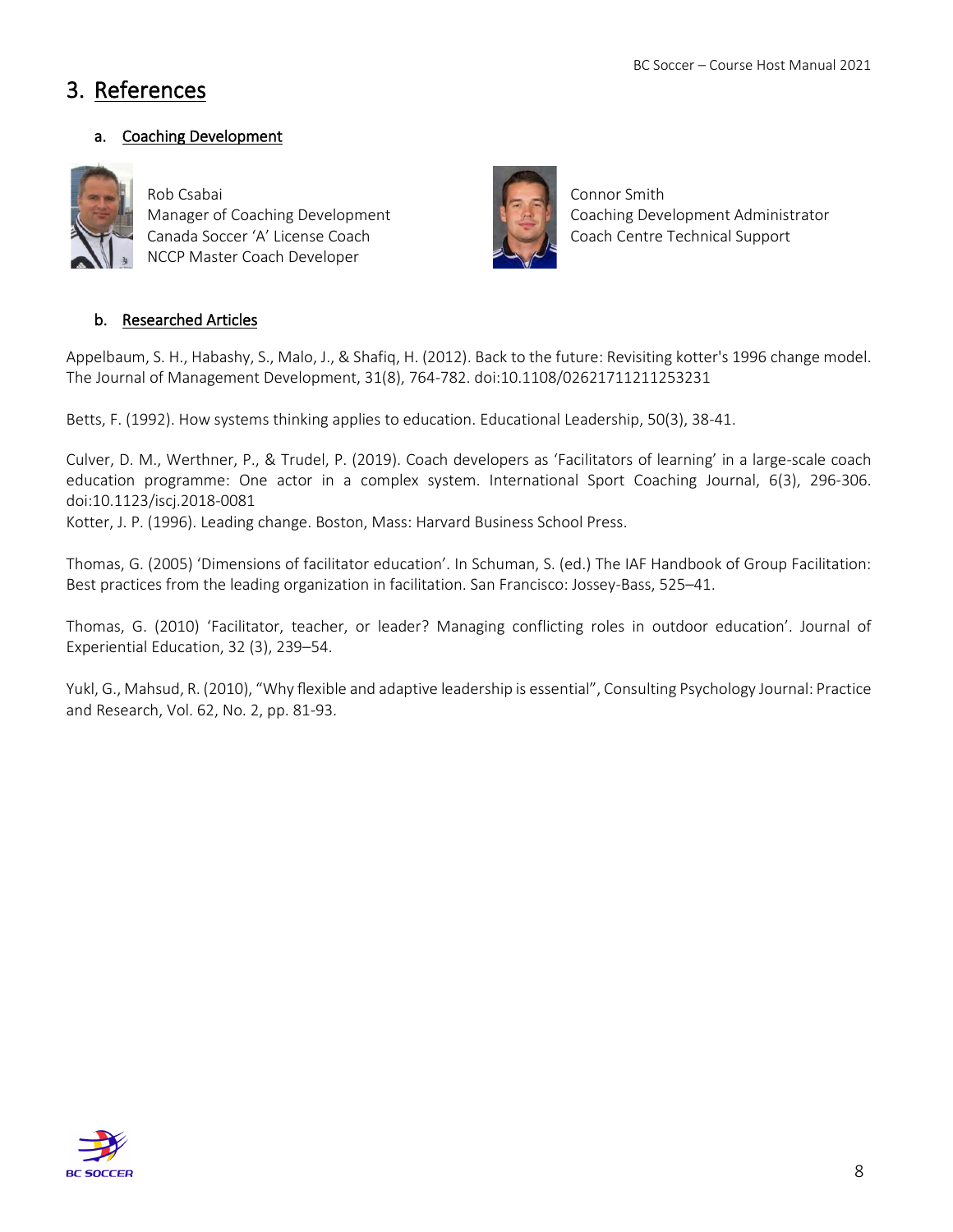# 4. Appendix

### The following provides supporting and background information.

### a. Community Types

BC Soccer recognizes the diverse needs of organizations and has categorized its Member Districts into two community types called Standard and Remote based on player registration, geographical location, etc. Therefore, all affiliate clubs that fall under the respective District Association are considered as that soccer community type category. After the conclusion of a course, the host organization will be invoiced the respective flat fee based on their community type category designation.

| <b>SOCCER COMMUNITY TYPES</b>                |                                                |  |  |  |
|----------------------------------------------|------------------------------------------------|--|--|--|
| "STANDARD"                                   | "REMOTE"                                       |  |  |  |
| Adult Leagues & Applicable Associate Members | 100 Mile House Youth Soccer Association        |  |  |  |
| Alouette Youth Soccer Association            | <b>Boundary Youth Soccer Association</b>       |  |  |  |
| Burnaby District Youth Soccer Association    | <b>Bulkley Valley Youth Soccer Association</b> |  |  |  |
| Central Okanagan Youth Soccer Association    | Chetwynd Youth Soccer Association              |  |  |  |
| Delta Youth Soccer Association               | Columbia Valley Youth Soccer Association       |  |  |  |
| Fraser Valley Youth Soccer Association       | Creston Valley Youth Soccer Association        |  |  |  |
| Kamloops Youth Soccer Association            | <b>Golden Minor Soccer Association</b>         |  |  |  |
| Lower Island Soccer Association              | Kitimat Youth Soccer Association               |  |  |  |
| North Okanagan Youth Soccer Association      | Kootenay East Youth Soccer Association         |  |  |  |
| North Shore Youth Soccer Association         | Kootenay South Youth Soccer Association        |  |  |  |
| Pinnacles FC                                 | Mackenzie Youth Soccer Association             |  |  |  |
| Prince George Youth Soccer Association       | <b>Merritt Youth Soccer Association</b>        |  |  |  |
| <b>Richmond Soccer Association</b>           | Nechako Lakes Youth Soccer Association         |  |  |  |
| Shuswap Youth Soccer Association             | Nelson Youth Soccer Association                |  |  |  |
| South District Girls Soccer Association      | North Island Youth Soccer Association          |  |  |  |
| Surrey Metro Soccer Association              | Prince Rupert Youth Soccer Association         |  |  |  |
| <b>Tri-Cities Youth Soccer Association</b>   | Quesnel Youth Soccer Association               |  |  |  |
| Upper Island Youth Soccer Association        | Revelstoke Youth Soccer Association            |  |  |  |
| Vancouver Youth Soccer Association           | <b>Terrace Youth Soccer Association</b>        |  |  |  |
|                                              | Williams Lake Youth Soccer Association         |  |  |  |

## b. Field Requirements

As a host, you will need to coordinate with the Learning Facilitator prior to the on-field practical workshop start date and confirm that you as the club can provide the appropriate requirements. By ensuring that these minimum equipment requirements are met, our team of Learning Facilitators are trained to set up the field accordingly to provide a safe and enjoyable learning environment for its participants.